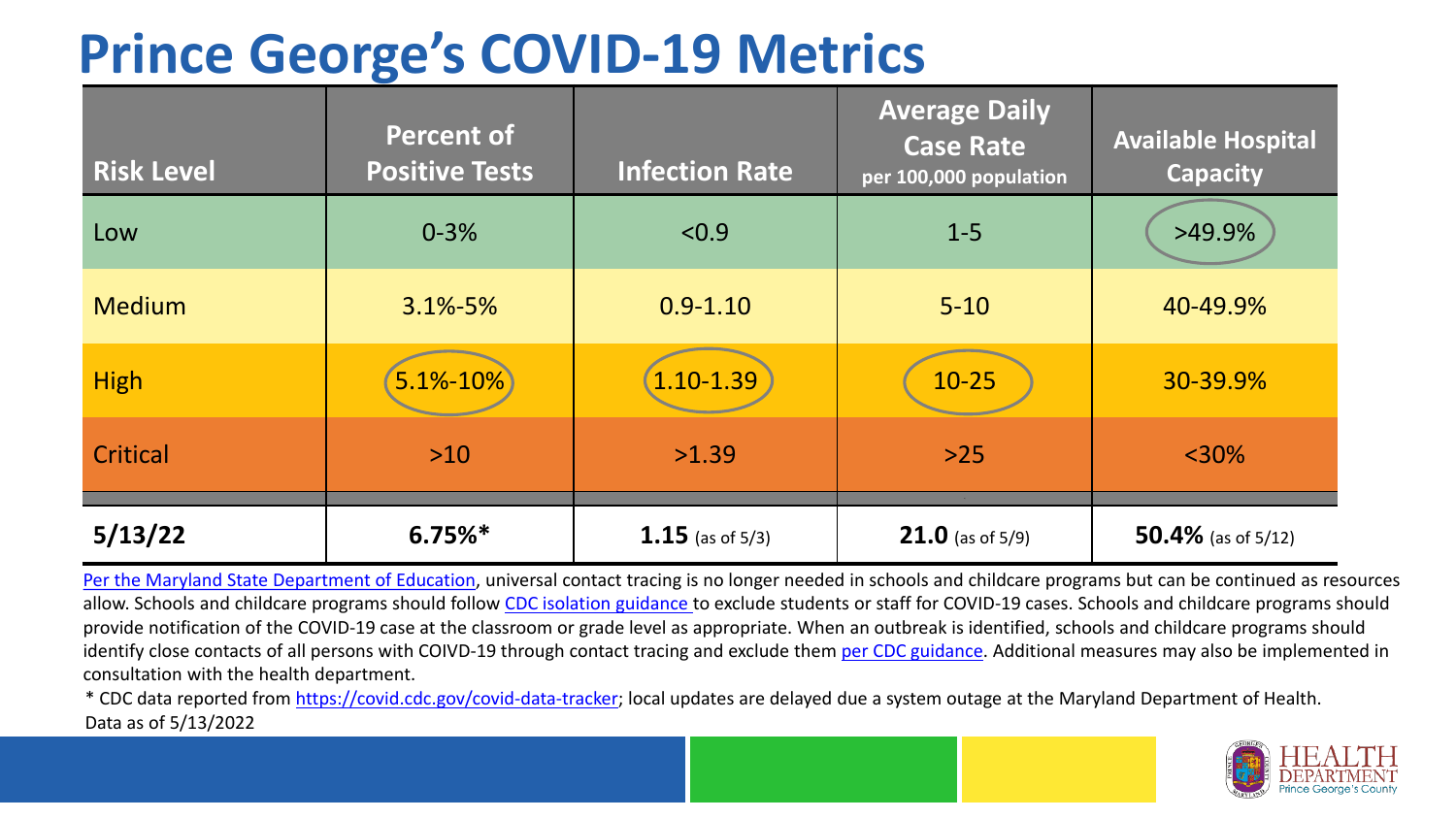# **COVID-19 Community Level and Vaccination**

Per the [CDC COVID-19 Community Levels](https://www.cdc.gov/coronavirus/2019-ncov/science/community-levels.html#anchor_82254) and the [Maryland State Department of Education,](https://earlychildhood.marylandpublicschools.org/system/files/filedepot/3/covid_guidance_full_080420.pdf) people with COVID-19 symptoms, a positive test, or exposure to someone with COVID-19 should follow CDC guidance for isolation and quarantine and wear a mask regardless of the COVID-19 Community Level. According to the CDC, [vaccination](https://www.cdc.gov/coronavirus/2019-ncov/prevent-getting-sick/prevention.html) is considered the leading prevention strategy for those who are eligible.



\*\* Local vaccination data reported as of 5/12/2022

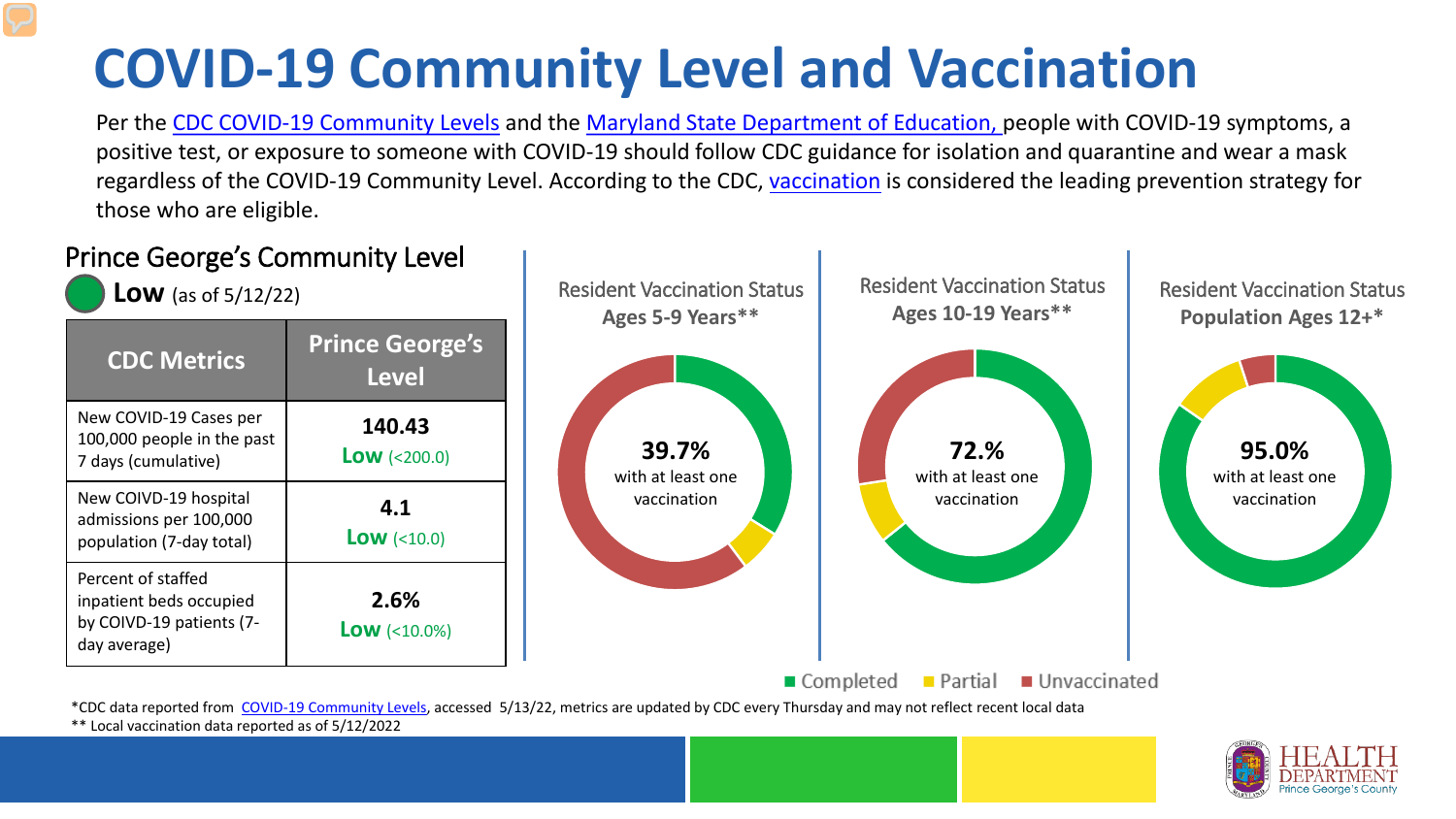### **Infection Rate for Prince George's County**



#### **Estimated by CovidActNow.org**

Accessed 5/13/2022. Each data point is a 14-day weighted average. Presented as the most recent seven days of data as a dashed line, as data is often revised by states several days after reporting.

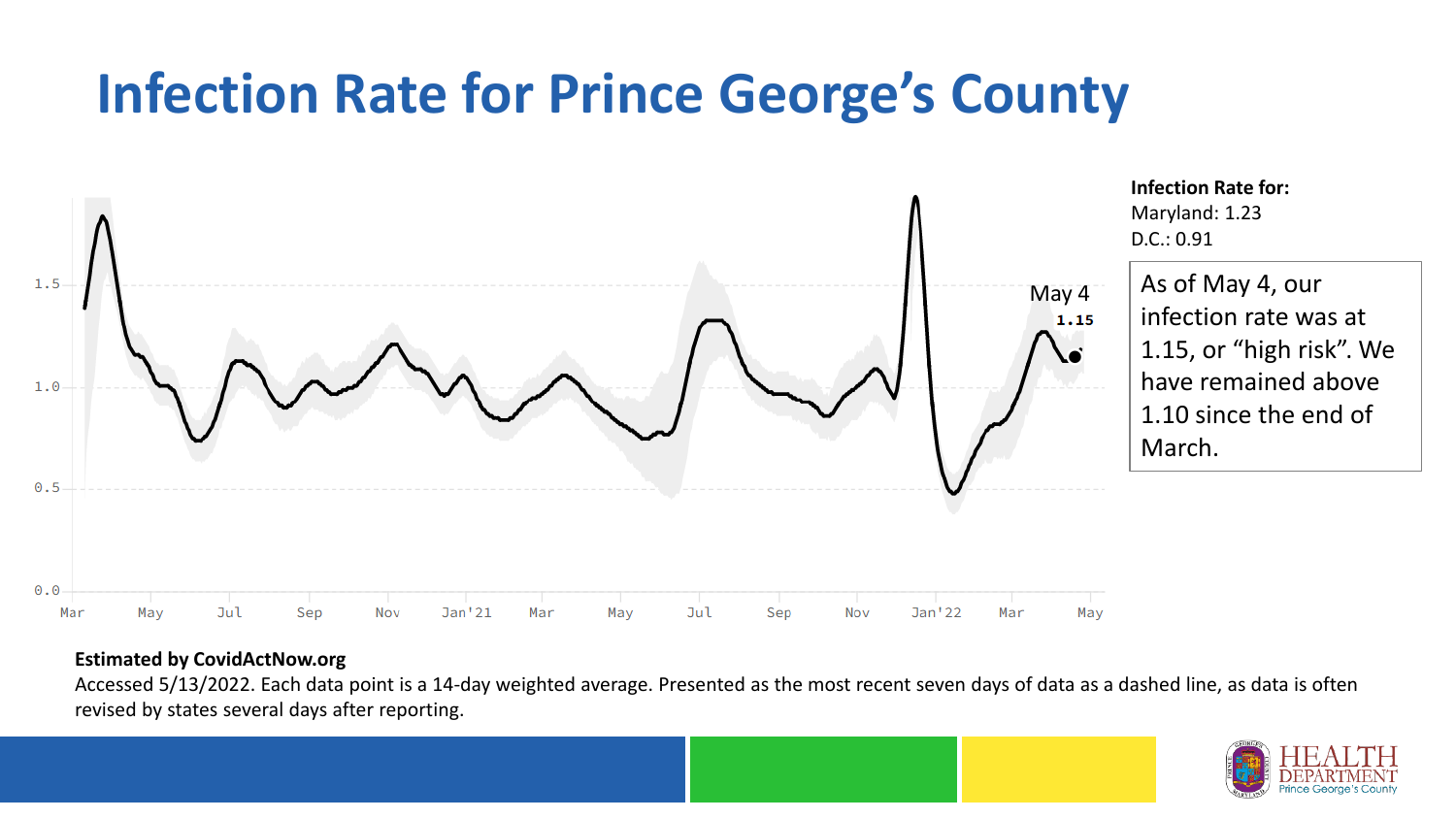### **Average Daily Case Rate** (7-day Average by test date)

**The average daily case rate at beginning of this week was 21.0 new cases per 100,000 residents.** Our case rate has increased from a low of 2.3 cases per 100,000 residents on March 23rd.

**Average New COVID-19 Cases Per Day Per 100,000 Residents**



Data as of 5/13/22